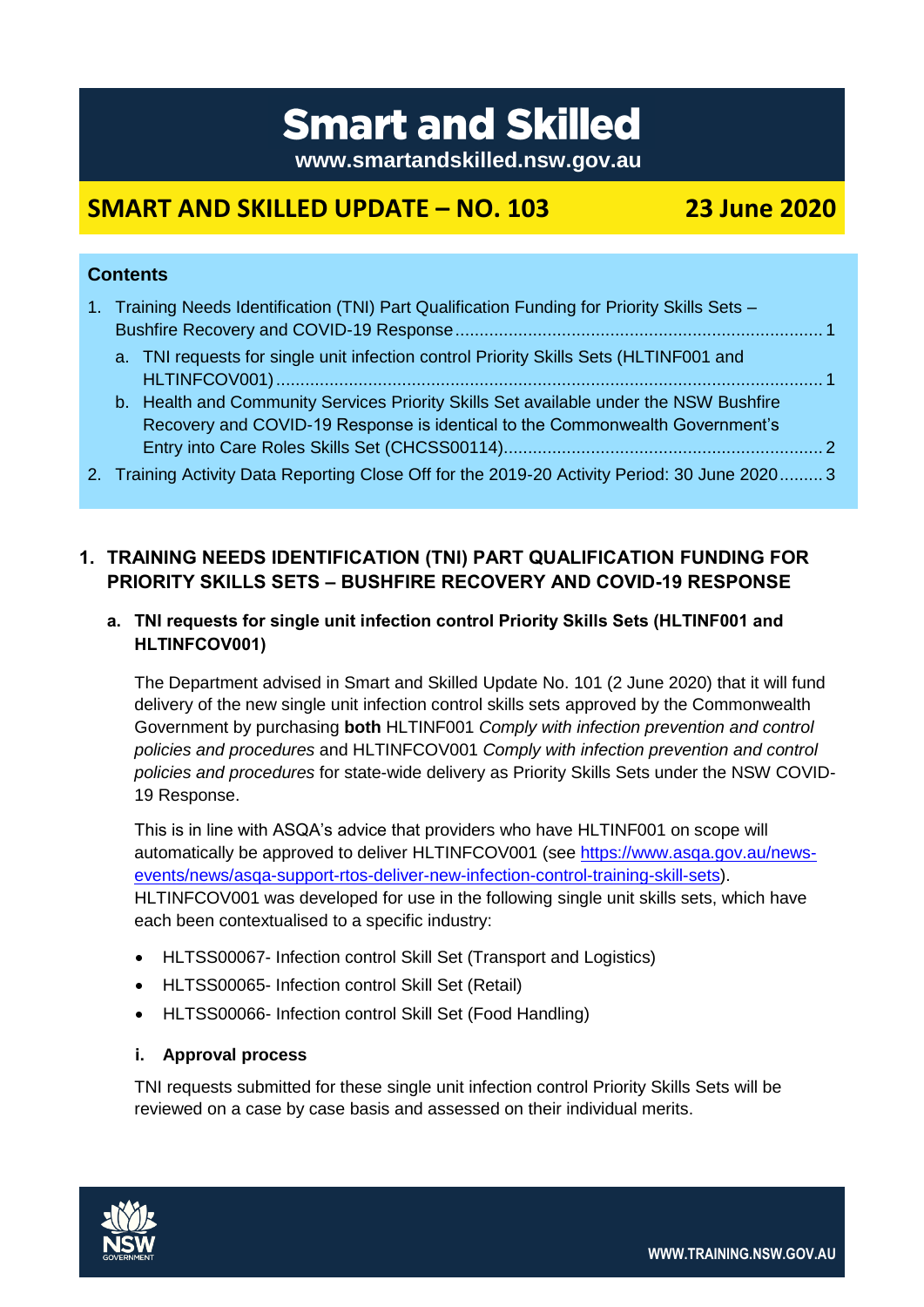Furthermore:

- Related training must commence prior to 30 June 2020.
- Delivery cannot be 100 per cent online due to the workplace assessment requirements for these units.
- Providers will be required to confirm the following within their TNI application:
	- o Assessment will occur in the workplace
	- o Proposed number of individuals to be trained
	- $\circ$  Delivery timeframes (as previously advised, if a provider applies to deliver HLTINF001 or HLTINFCOV001, they have the option to extend the end date of the related TNI application to post 30 June 2020 but prior to 31 December 2020 to enable assessment to occur in the workplace post COVID-19 lockdown restrictions).

The Department will prioritise TNIs for customer-facing businesses/industry sectors and types of workers/individuals, in line with the priority sectors nominated by the Commonwealth for the new infection control skills sets, namely the retail, food and beverage and transport and logistics sectors.

#### **ii. Project Agreement for the National Infection Control Training Fund**

In line with the Project Agreement for the National Infection Control Training Fund, which has recently been announced by the Commonwealth Government, Training Services NSW will shortly provide a further update on transitional arrangements regarding infection control training related to the four skill sets below:

- HLTSS00064- Infection Control Skill Set
- HLTSS00065- Infection control Skill Set (Retail)
- HLTSS00066- Infection control Skill Set (Food Handling)
- HLTSS00067- Infection control Skill Set (Transport and Logistics)

The Infection Control Training Fund will fast-track fee free (or low cost) infection control training in conjunction with the NSW Government to support the re-opening of customer facing businesses. Further information is provided at [https://www.employment.gov.au/newsroom/subsidised-infection-control-training-fast-tracked](https://www.employment.gov.au/newsroom/subsidised-infection-control-training-fast-tracked-re-opening-businesses)[re-opening-businesses.](https://www.employment.gov.au/newsroom/subsidised-infection-control-training-fast-tracked-re-opening-businesses)

The Department is also examining ways of streamlining the approval process for the delivery of training in part qualification infection control.

#### <span id="page-1-0"></span>**b. Health and Community Services Priority Skills Set available under the NSW Bushfire Recovery and COVID-19 Response is identical to the Commonwealth Government's Entry into Care Roles Skills Set (CHCSS00114)**

Please note that the Health and Community Services Priority Skills Set advised in Smart and Skilled Update No. 101 is identical to the Entry into Care Roles Skill Set (CHCSS00114) introduced by the Commonwealth Government in May 2020. The Entry into Care Roles Skills Set is designed to boost the aged care and disability support workforce during the COVID-19 pandemic and recovery phase by rapidly upskilling people to work in these sectors.